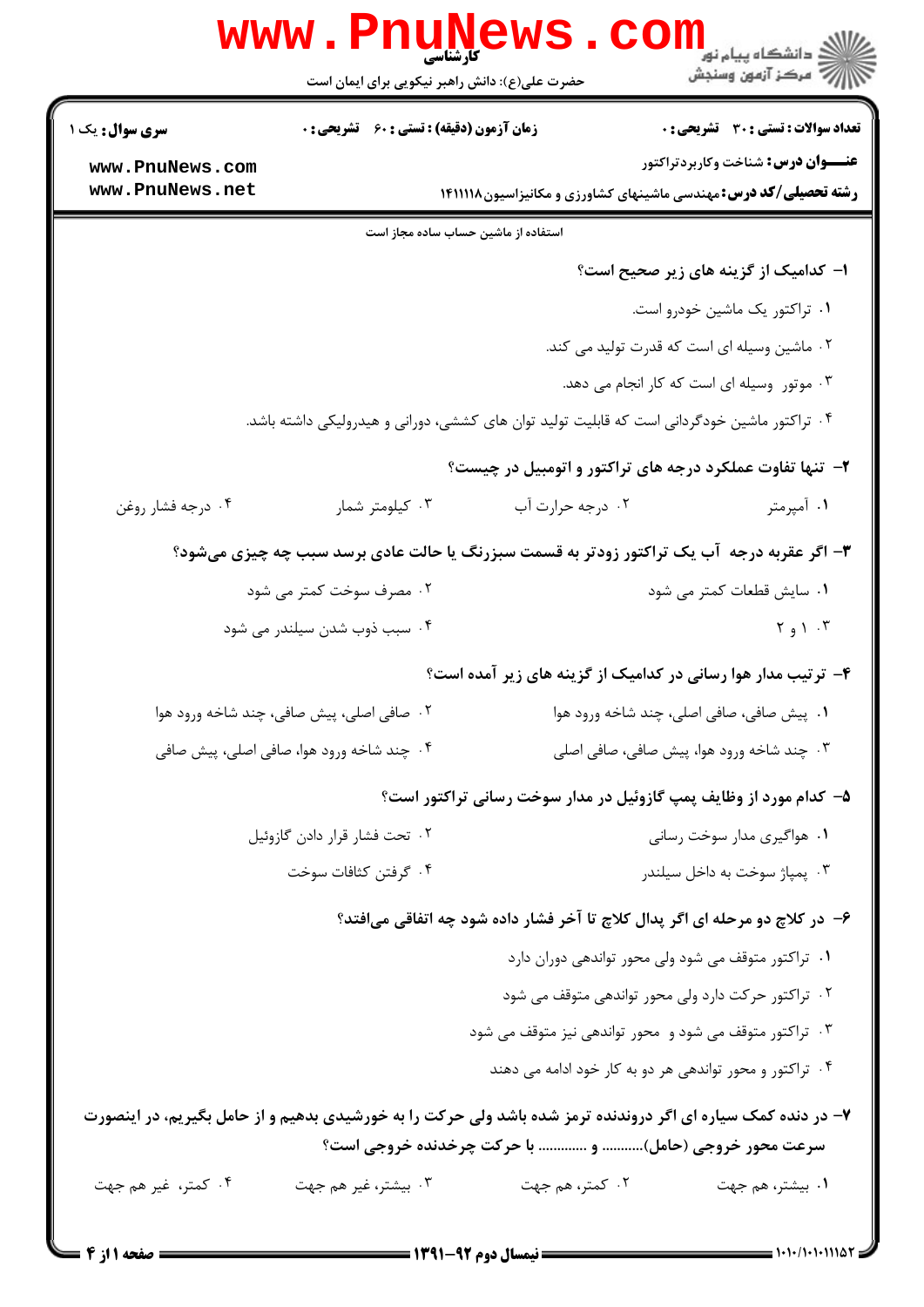|                                                                                                                                                                                 | <b>www.PnuNews</b><br>حضرت علی(ع): دانش راهبر نیکویی برای ایمان است     |                                                                                | ر دانشگاه پيام نور <mark>−</mark><br>ار <i>آهر کز</i> آزمون وسنجش |  |  |
|---------------------------------------------------------------------------------------------------------------------------------------------------------------------------------|-------------------------------------------------------------------------|--------------------------------------------------------------------------------|-------------------------------------------------------------------|--|--|
| <b>سری سوال : ۱ یک</b>                                                                                                                                                          | <b>زمان آزمون (دقیقه) : تستی : 60 ٪ تشریحی : 0</b>                      |                                                                                | <b>تعداد سوالات : تستی : 30 ٪ تشریحی : 0</b>                      |  |  |
| www.PnuNews.com                                                                                                                                                                 |                                                                         |                                                                                | <b>عنـــوان درس:</b> شناخت وكاربردتراكتور                         |  |  |
| www.PnuNews.net                                                                                                                                                                 | <b>رشته تحصیلی/کد درس:</b> مهندسی ماشینهای کشاورزی و مکانیزاسیون۱۴۱۱۱۱۸ |                                                                                |                                                                   |  |  |
|                                                                                                                                                                                 |                                                                         | ۸− ساختمان دنده کمک نیمه هیدرولیکی(Hi-Lo) متشکل از چه اجزایی میباشد؟           |                                                                   |  |  |
|                                                                                                                                                                                 |                                                                         |                                                                                | ۰۱ خورشیدی، دروندنده، دنده حلقوی و پوسته                          |  |  |
|                                                                                                                                                                                 |                                                                         | ۰۲ یک کلاچ سبک و سنگین و چهار چرخدنده و پوسته و توپی ورودی و خروجی             |                                                                   |  |  |
|                                                                                                                                                                                 |                                                                         | ۰۳ دو کلاچ سبک و سنگین و چهار چرخدنده و پوسته و توپی ورودی و خروجی             |                                                                   |  |  |
|                                                                                                                                                                                 |                                                                         |                                                                                | ۰۴ خورشیدی، سه عدد سیاره ای، دروندنده و حامل                      |  |  |
| ۹- در دو چرخدنده درگیر، یکی از چرخدنده ها با قطر ۱۵ سانتیمتر ً و دور ۵۰۰ دور بر دقیقه میگردد، چرخدنده دوم با سرعت<br>۱۵۰۰ دور بر دقیقه میگردد قطر چرخدنده دوم چند سانتیمتر است؟ |                                                                         |                                                                                |                                                                   |  |  |
| $\Delta$ .۴                                                                                                                                                                     | $\Delta$ . $\mathsf{r}$                                                 | $\mathcal{N}$ . T                                                              | $\uparrow\cdot\quad .$                                            |  |  |
|                                                                                                                                                                                 |                                                                         | ۱۰– در جعبه دنده های کشوئی، محور ورودی و خروجی نسبت به هم چگونه قرار گرفتهاند؟ |                                                                   |  |  |
|                                                                                                                                                                                 | ۰۲ فقط بصورت سری                                                        |                                                                                | ۰۱ موازی یا سری                                                   |  |  |
|                                                                                                                                                                                 | ۰۴ چرخدنده های ابتدایی سری و چرخدنده آخرموازی                           |                                                                                | ۰۳ چرخدنده های ابتدایی موازی و چرخدنده آخر سری                    |  |  |
|                                                                                                                                                                                 |                                                                         | ۱۱- چرخدنده به کار رفته در دیفرانسیل از چه نوعی از چرخدندهها میباشد؟           |                                                                   |  |  |
| ۰۴ جناغی                                                                                                                                                                        |                                                                         | ۰۱ سیاره ای مسلم تروطی در سال ۲۰۰۳ میلادم                                      |                                                                   |  |  |
| ۱۲- در پیچش تراکتور به چپ، چرخ محرک طرف چپ باید دارای سرعت و چرخ طرف راست دارای سرعت باشد.                                                                                      |                                                                         |                                                                                |                                                                   |  |  |
| ۰۴ بیشتر، بیشتر                                                                                                                                                                 | ۰۳ کمتر، کمتر                                                           | ۰۲ کمتر، بیشتر                                                                 | ۰۱ بیشتر، کمتر                                                    |  |  |
|                                                                                                                                                                                 |                                                                         |                                                                                | ۱۳- قفل دیفرانسیل چه زمانی باید به کار گرفته شود؟                 |  |  |
| ۰۴ هنگام بکسوات چرخها                                                                                                                                                           | ۰۳ دور زدن                                                              | ۰۲ پیچیدن در سر پیچ                                                            | ۰۱ هیچ زمانی                                                      |  |  |
|                                                                                                                                                                                 |                                                                         |                                                                                | ۱۴– عمل کاهنده پایانی در تراکتور چیست؟                            |  |  |
|                                                                                                                                                                                 | ۰۲ دومین مرحله کاهش دور تراکتور                                         | ۰۱ اولین مرحله کاهش دور تراکتور                                                |                                                                   |  |  |
| ۰۴ آخرین مرحله افزایش دور تراکتور                                                                                                                                               |                                                                         | ۰۳ آخرین مرحله کاهش دور تراکتور                                                |                                                                   |  |  |
| ۱۵– از ویژگیهای جعبه دنده این است که دنده را نباید در حال حرکت عوض کرد و بالعکس جعبه دنده را در<br>حال حرکت می توان در دنده قرار داد.                                           |                                                                         |                                                                                |                                                                   |  |  |
| ۰۴ کشوئی، برنجی                                                                                                                                                                 | ۰۳ دنده کمک، کشوئی                                                      | ٢. برنجي، دنده كمک                                                             | ۰۱ برنجی، کشوئی                                                   |  |  |
|                                                                                                                                                                                 |                                                                         |                                                                                |                                                                   |  |  |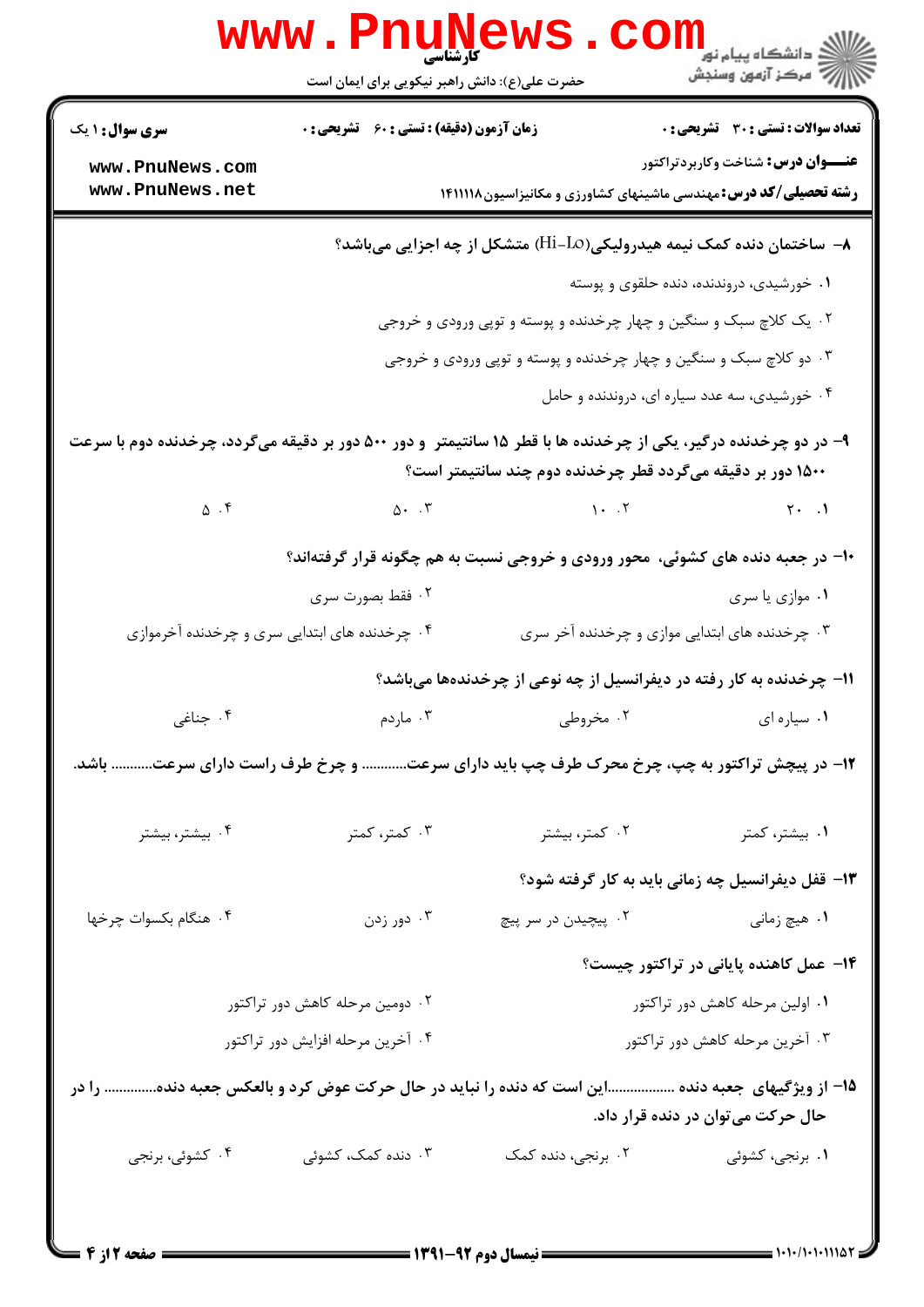|                                                                                                                | www.PnuNews<br>حضرت علی(ع): دانش راهبر نیکویی برای ایمان است     |                                                                                         | ر دانشڪاه پيام نور<br>ا∜ مرکز آزمون وسنڊش                                                                                                                            |  |  |
|----------------------------------------------------------------------------------------------------------------|------------------------------------------------------------------|-----------------------------------------------------------------------------------------|----------------------------------------------------------------------------------------------------------------------------------------------------------------------|--|--|
| <b>سری سوال : ۱ یک</b><br>www.PnuNews.com<br>www.PnuNews.net                                                   | زمان آزمون (دقیقه) : تستی : 60 ٪ تشریحی : 0                      |                                                                                         | <b>تعداد سوالات : تستی : 30 ٪ تشریحی : 0</b><br><b>عنـــوان درس:</b> شناخت وكاربردتراكتور<br><b>رشته تحصیلی/کد درس:</b> مهندسی ماشینهای کشاورزی و مکانیزاسیون۱۴۱۱۱۱۸ |  |  |
| ۱۶- در حالت چرخگرد، محور تواندهی نیروی خود را از کجا می گیرد؟                                                  |                                                                  |                                                                                         |                                                                                                                                                                      |  |  |
| ۰۴ از دیفرانسیل                                                                                                | ۰۳ از کاهنده پایانی                                              | ۰۲ بعد از جعبه دنده                                                                     | ٠١. قبل از جعبه دنده                                                                                                                                                 |  |  |
|                                                                                                                |                                                                  |                                                                                         | ۱۷– کدامیک از گزینه های زیر جزو معایب انتقال هیدرولیکی توان نسبت به روشهای مکانیکی است؟                                                                              |  |  |
|                                                                                                                | ۰۲ انتقال توان در انحنا و زوایا<br>۰۱ تغییر سرعت ممتد و نا محدود |                                                                                         |                                                                                                                                                                      |  |  |
|                                                                                                                | ۰۴ هزينه تعمير بالا                                              |                                                                                         | ۰۳ نیاز نداشتن به روغنکاری                                                                                                                                           |  |  |
|                                                                                                                |                                                                  |                                                                                         | ۱۸− در جریان از یک سطح مقطع بزرگ به سطح مقطع کوچک فشار  و سرعت جریان مییابد.                                                                                         |  |  |
| ۰۴ افزايش، افزايش                                                                                              | ۰۳ کاهش، کاهش                                                    | ۰۲ افزایش، کاهش                                                                         | ۰۱ كاهش، افزايش                                                                                                                                                      |  |  |
| ۱۹– اگر بار روی دو جک هیدرولیکی برابر، ولی سطح دو پیستون یکی دو برابر دیگری باشد ابتدا کدام پیستون حرکت میکند؟ |                                                                  |                                                                                         |                                                                                                                                                                      |  |  |
|                                                                                                                | ۰۲ پیستون کوچک                                                   |                                                                                         | ۰۱ هیچکدام حرکتی ندارند                                                                                                                                              |  |  |
|                                                                                                                | ۰۴ هر دو همزمان                                                  |                                                                                         | ۰۳ پیستون بزرگ                                                                                                                                                       |  |  |
|                                                                                                                |                                                                  |                                                                                         | +۲- پمپهای چرخدنده خارجی از نوع جریان و دبی هستند.                                                                                                                   |  |  |
| ۰۴ گسسته، متغیر                                                                                                | ۰۳ پیوسته، متغیر                                                 | ٠٢ گسسته، ثابت                                                                          | ٠١. پيوسته، ثابت                                                                                                                                                     |  |  |
|                                                                                                                |                                                                  | ۲۱- در تراکتورهای یونیور سال، سیستم هیدرولیک آن دارای چه مقسمی می باشد؟                 |                                                                                                                                                                      |  |  |
| ۰۴ هر سه مورد                                                                                                  | ۰۳ مقسم جدید                                                     | ۰۲ مقسم بوش                                                                             | ۰۱ مقسم قدیمی                                                                                                                                                        |  |  |
| ۲۲– در سیستم هیدرولیک تراکتور مسی فرگوسن، کدام سیستم برای انتقال بیشتر وزن ادوات دنباله بند و جلو تراکتور روی  |                                                                  |                                                                                         | چرخهای عقب استفاده میشود.                                                                                                                                            |  |  |
| ۰۴ کنترل با کشش                                                                                                | ۰۳ کنترل حساسیت                                                  | ٠٢ كنترل با موقعيت                                                                      | ۰۱ کنترل فشار                                                                                                                                                        |  |  |
|                                                                                                                |                                                                  | <b>۲۳</b> - کدام یک از ماشینهای کشاورزی زیر، هدایت آن به وسیله چرخهای عقب انجام میگیرد؟ |                                                                                                                                                                      |  |  |
|                                                                                                                | ۰۲ کمباین خودگردان غلات                                          |                                                                                         | ۰۱ نشا کارها                                                                                                                                                         |  |  |
|                                                                                                                | ۰۴ دروگرها                                                       |                                                                                         | ۰۳ گاوآهن ها                                                                                                                                                         |  |  |
|                                                                                                                |                                                                  |                                                                                         | <b>۲۴</b> - زاویه بین راستای شاه پیچ و شافت عمودی صفحه چرخ چه نامیده میشود.                                                                                          |  |  |
| ۰۴ زاویه تقارب به خارج                                                                                         | ۰۳ زاويه تعاقب                                                   | ۰۲ زاويه تقارب به داخل                                                                  | ٠١ زاويه تمايل                                                                                                                                                       |  |  |
|                                                                                                                |                                                                  |                                                                                         |                                                                                                                                                                      |  |  |